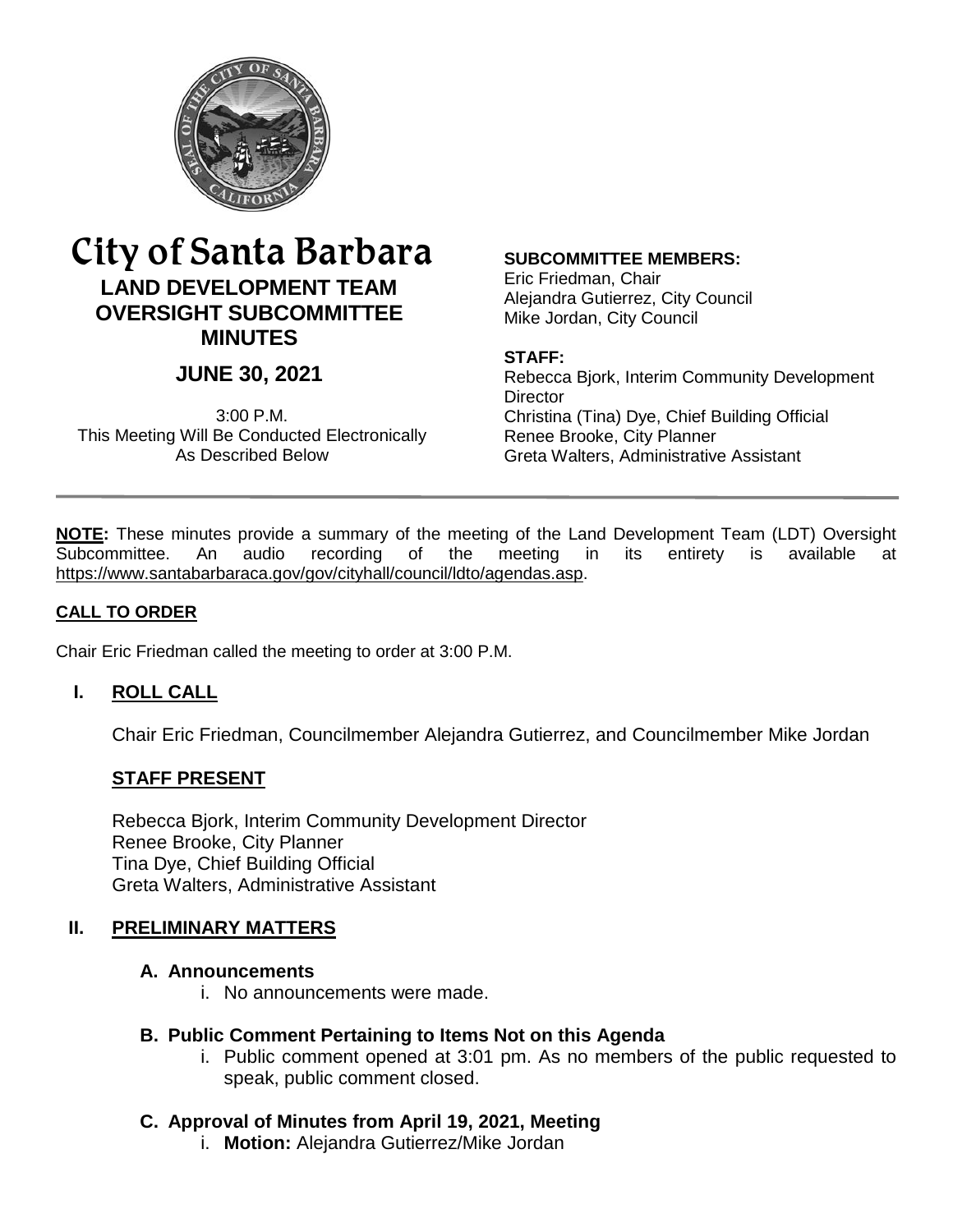Land Development Team Oversight Subcommittee Minutes June 30, 2021Page 2 of 3

Ayes: 3 Nays: 0 Abstentions: 0

#### **III. AGENDA ITEMS**

# **A. Update on Land Development Team (LDT) Process Improvements**

- i. Interim Community Development Director Rebecca Bjork provided a review of the purpose and scope of the LDT Oversight Subcommittee.
- ii. Chief Building Official Tina Dye announced updates to the City's Building and Safety Division web pages, and reported that on-demand permitting is newly available for underground gas service and water service. Ms. Dye also noted that fee descriptions that appear on customers' receipts have been updated for clarity.

#### **B. Public Noticing and Considerations for Improving the Process**

- i. **Presentation:** City Planner Renee Brooke provided an overview of current public noticing practices, then discussed opportunities for improving public noticing and subsequent benefits to streamlining project review.
- ii. **Discussion:** Ms. Brooke responded to questions from the Subcommittee Members. Councilmember Jordan suggested making prominent any language that explains how to sign up for future notices. Chair Friedman discussed the benefits and drawbacks of noticing neighborhoods about important projects in advance of Project Design Approval hearings. Ms. Brooke explained that Planning staff and the City Attorney's Office are working to make final design approval easier and less discretionary.

# **C. LDT Process Improvement Updates**

- i. **Presentation:** Ms. Brooke reported to the Subcommittee on process improvements that will require municipal code or guideline amendments. She noted that LDT staff is focusing this summer on quick, impactful wins requiring a smaller work effort (e.g., streamlining the planning application process). Concurrently, staff is working on major projects (e.g., streamlining design review) that require a larger work effort and will require public hearings, likely in spring/summer 2022.
- ii. **Discussion:** The City Planner and subcommittee members discussed scope creep and Council's potential role in the early stages of concept review.

# **D. Land Development Public Workshop**

- i. **Presentation:** Ms. Brooke updated the Subcommittee on plans for the upcoming public workshop, noting that it will include an in-person workshop component preceded by a survey of recent land development customers. She identified potential workshop topics such as on-demand permits, electronic plan submittal, and plan review timeliness.
- ii. **Discussion:** Councilmember Jordan suggested inviting members of the design review boards to the workshop.

#### **E. Public Comment**

Public comment opened at 4:16 PM. As no one asked to speak, public comment was closed.

# **F. Subcommittee's Closing Comments**